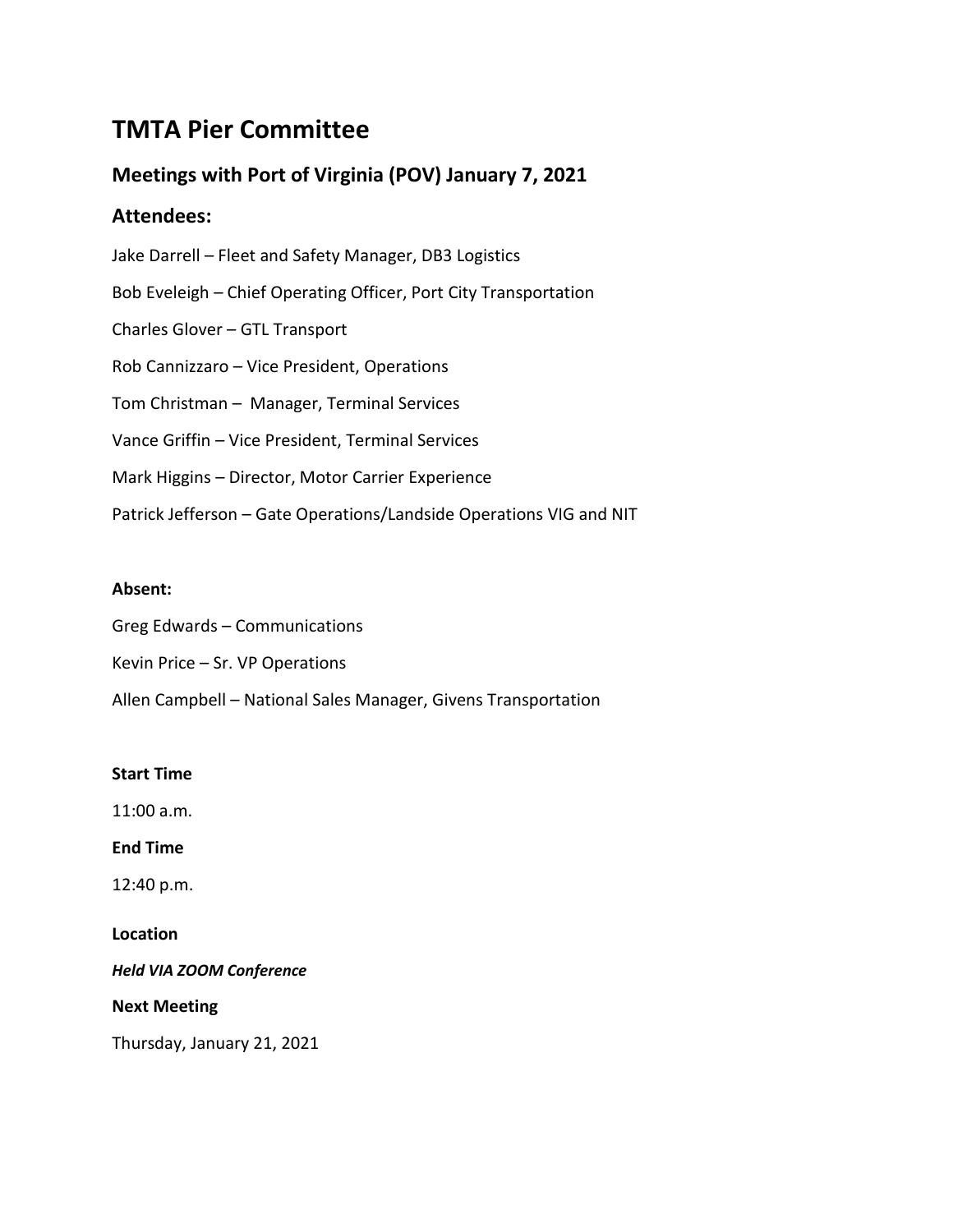# **Notes/Findings**

#### **Volumes and Blank Sailings**

December was strong but weaker than November as expected. Number of January blanks is concerning. December had 3, January has 11 (non-Asian services), February has 5 and March already has 5.

Volumes of imports to VIG look strong but the mix towards rail appears higher.

Some extra loaders but not enough to offset expected drop.

Vessel delays are still an issue making week to week forecasting a challenge. Vessel call schedules continue to change on a daily basis.

#### **December Results**

Numbers will be reviewed at the next Pier Committee Meeting.

#### **Import Containers Showing at Both Terminals in the Import Availability Screen in ProPass**

Duplicates are caused by same container returning to the Port of Virginia but at a different facility. Port keeps all history so dispute resolution and historical reporting. So, the motor carrier community may find history on the same container at multiple facilities.

The older container entry would have no data related to it.

Motor Carriers should update/purge their Import Watch list regularly or use date range filters to reduce the likelihood of the screen being populated with out of date information.

Update - Port sees a way to improve this issue and is putting on the list of projects to complete. Hoping for a rollout timeline by next meeting.

#### **Deleting Bookings in ProPass**

Bookings that are deleted by the Shipping Line appear in two places in the systems. Only one is automatically deleted. The Port will work to fix this situation so both places have the same up to date information.

Tracking is more accurate than Booking side so Motor Carriers should look at the Tracking side to verify container status. In the meantime, Motor Carriers may also check Shipping Line sites although all parties realize that is less efficient than desired.

Update - Port sees a way to improve this issue and is putting on the list of projects to complete. Hoping for a rollout timeline by next meeting.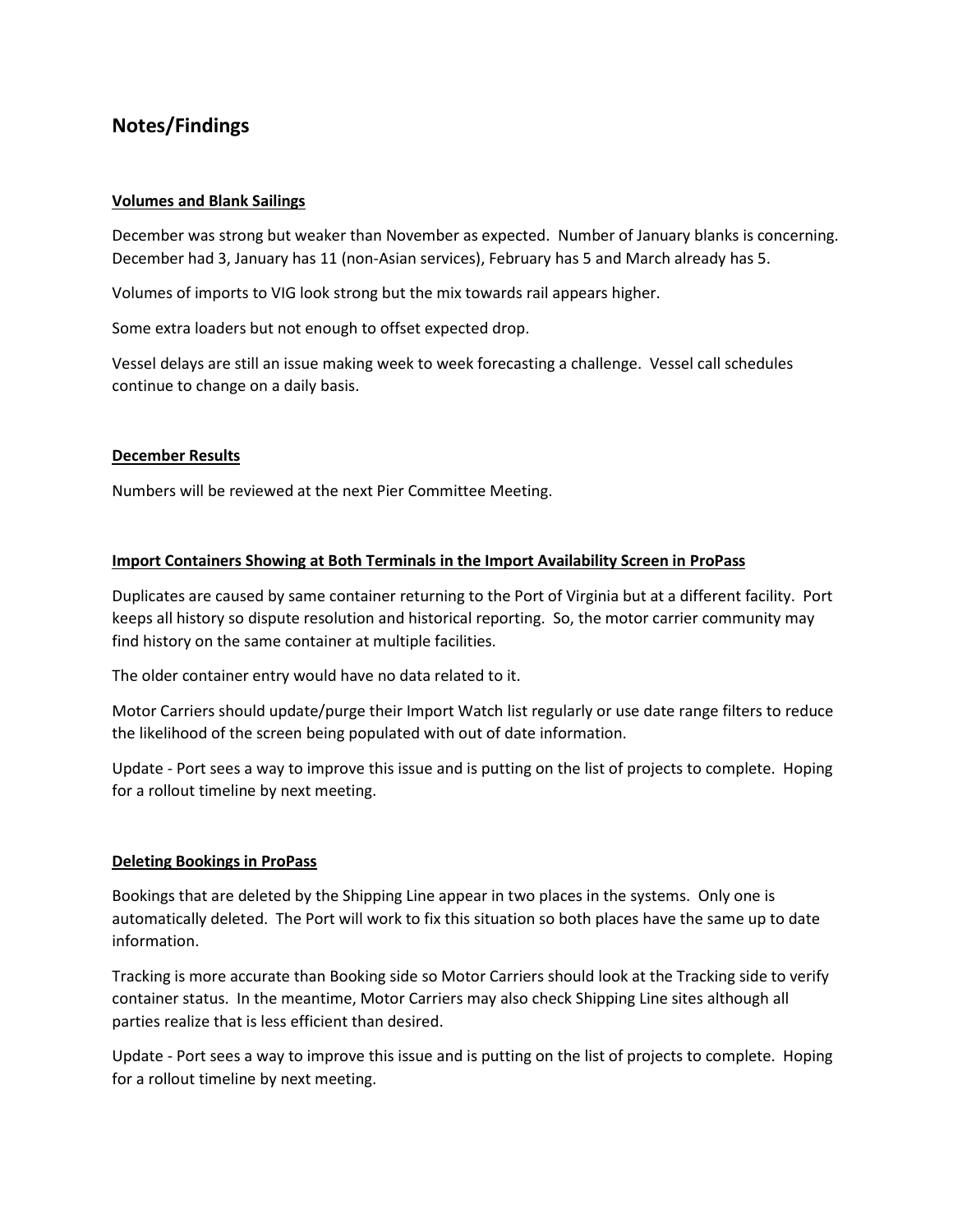#### **Adding Date and Time to PPCY Trouble Tickets**

Project completed in December and is now live.

#### **False Duplicate Appointments Requiring Manual Correction**

Fix has been identified and first version has been coded. Quality assurance testing is ongoing. Hope to put in production by February.

#### **Edits to Chassis or License Number on a Reservation**

The last time a change to a reservation must be completed without losing the reservation is 29 minutes into the reservation hour. For example, a change to a reservation for the 1 p.m. to 2 p.m. hour is 1:29 p.m. This includes changes from Owner's Chassis to Pool Chassis or a license plate change.

In an emergency, contact the TRS team and they will attempt to make the change for you.

Port is looking to provide more flexibility for license plate changes (more time to make this type of change). May be in production in January.

Port is also working on empty container number and chassis type (owner vs pool) but it will a longer process to roll those changes out.

#### **Reefer turn times**

Discussed simplifying reefer process based on comments from Jake Darrell. Goal is to reduce the number of places the truck must go before leaving the Port. Changes have already been implemented: 1) temp check has been moved closer to genset mounting point and 2) if a chassis inspection is needed an inspector now comes over to the temp check area to perform the inspection in the temp check area.

#### **RFID tags and reader problems?**

Tags have a 5 year life. Some carriers may need to begin replacing tags. If drivers experience a problem their tag can be tested at Driver Assistance by Port IT staff. A call in advance to the Gate Department to schedule the test will allow the Port to schedule the necessary IT staff to be on hand for testing.

The most common issues remain the tag mounting position and having only a single tag in the truck is critical to getting a good read.

The Port also audited several lanes with slightly lower read rates than normal and tuned up those lanes to improve read rates with good results.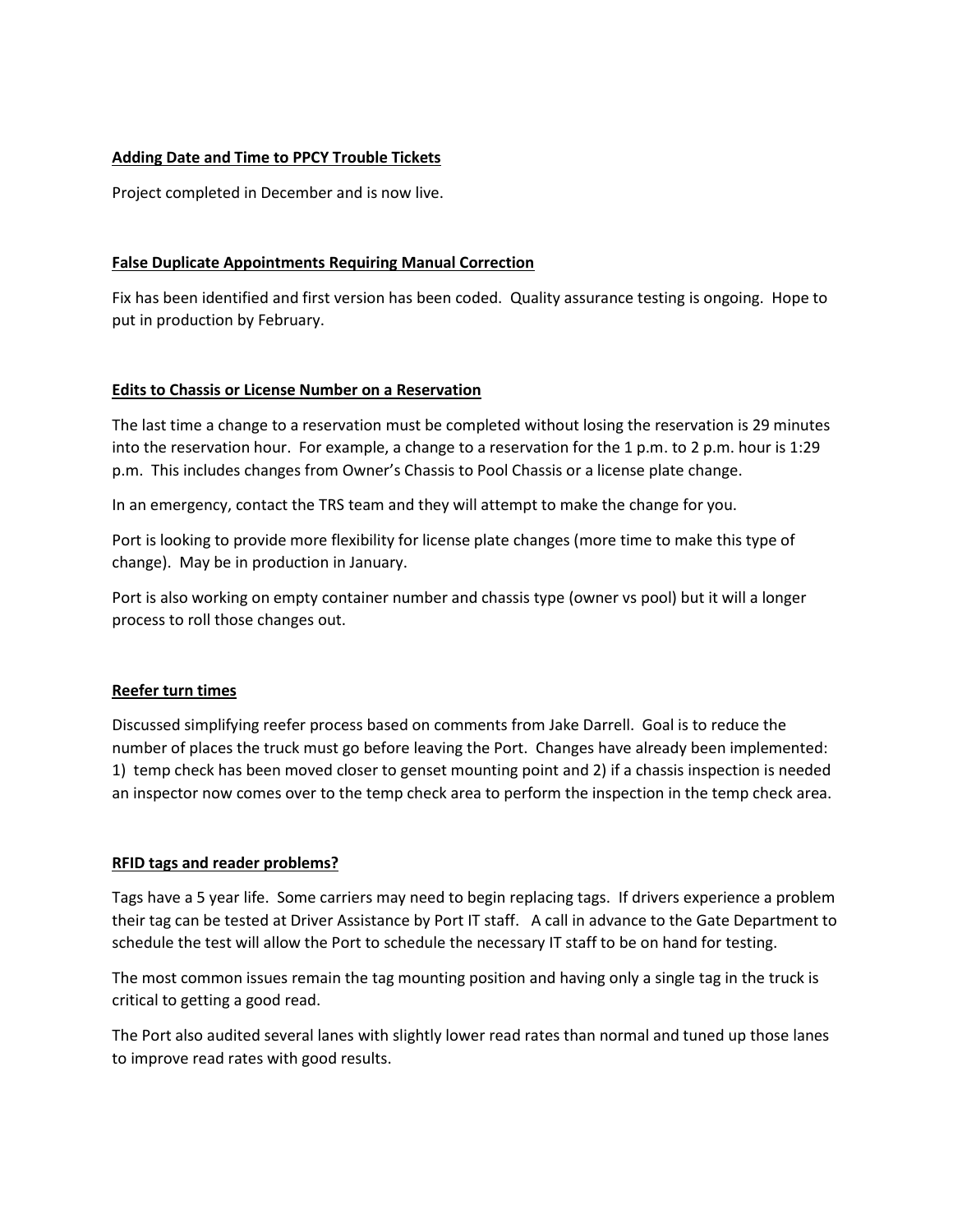If carriers continue to have problems please have the tag checked and if working properly enter a TRAC issue with lane information so the Port can tune up that lane.

#### **Ability to notify ProPass users when ERD's are changed**

A motor carrier and customer checking an ERD (Early Return Date) returned two different results within the space of one hour. The change was valid. Motor Carrier would like to get notified when an ERD changes. Port wants to provide the information to motor carriers.

Any change to vessel schedule is posted to the Port web site. Port would like input on how motor carriers would like this to look.

- Should an email, text or tweet be generated for each container change or in batch?
- Is this too much additional communication?
- What is the best balance of useful information and detail?
- Should this be a standard feature or a feature you can opt into?

Please submit suggestions to TRAC.

During 2021 the Port will roll out Export Watch Lists similar to Import Watch Lists so some functionality will be available that could be enhanced to provide better information.

#### **Same Day Appointments**

There was a very high % of same day reservations and cancellations on January 5 and 6. Turn times have been adversely affected rising to one hour. Carriers who made prior day reservations were adversely affected as well. Carriers are asked to share with the Pier Committee the root causes of their need to make same day reservations. Please submit a TRAC incident containing this information.

#### **Missed Reservations**

Running at 5.2% vs goal of 4.5%. Unlikely 2020 goal will be achieved. Pier Committee asked for details on hours affected and a no names list of the carriers with greatest number of misses.

The Port continues to have discussions with the few carriers who are on the list. Reducing the misses would improve available reservations for the whole community.

Update – the misses are spread throughout the day. The first hour on Monday is the worst hour throughout the week. The Port is considering what the penalty program will look like for carriers with the highest percentage of misses.